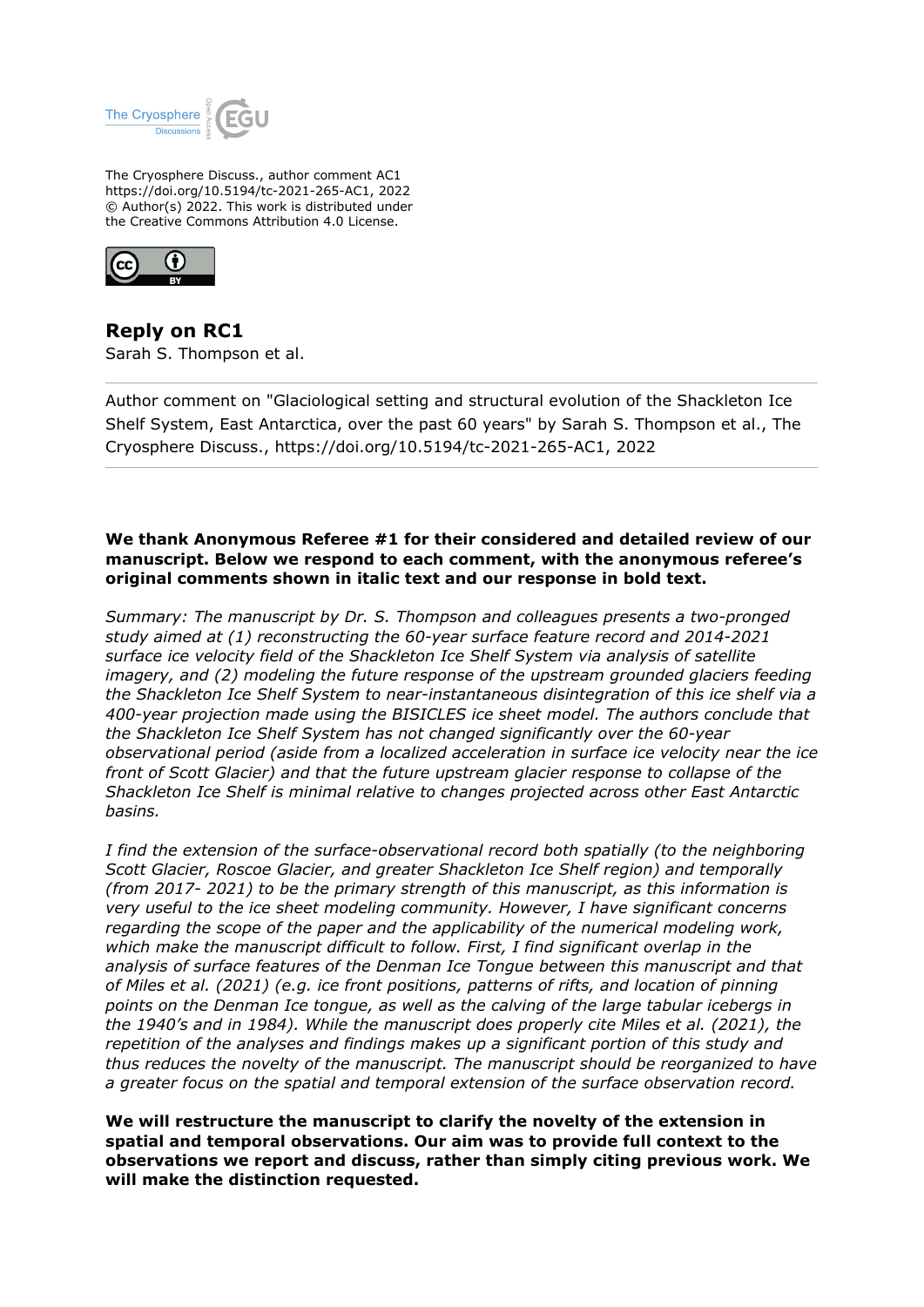*In addition, the numerical modeling portion of this manuscript is rather disconnected to the scope and findings of the rest of the paper and is not robust enough to support the authors' conclusions. The first half of the manuscript analyzes short-term and fine-scale changes of features on the floating portion of the Shackleton Ice Shelf System; however, the authors then model the 400-year response of the grounded regions of mainly Denman Glacier to near- instantaneous disintegration of this ice shelf. This disconnect between the focus on observing small-scale ice shelf features across the entire Shackleton Ice Shelf System and modeling grounding line retreat and volume loss of Denman Glacier (without mentioning of the response Scott and Roscoe Glacier) makes following the progression of the manuscript very difficult. If modeling is going to be included in this study, it needs to complement the rest of the manuscript (i.e. model how future ice flow responds to changes in the surface features discussed in the first half of the manuscript). Furthermore, from the analysis of a single model simulation, the authors imply that the Queen Mary and Knox coasts are relatively stable and insensitive to reasonable forcing in the next 400 years (see L313, I am also assuming this is the "implied dynamic stability" referenced in the title). I don't believe the authors can claim stability of the system and make a statement about sensitivity without modeling the system's response to realistic forcing perturbations. Overall, I believe the modeling portion of this manuscript needs to be either redone so that it supports the observational-focus of the paper or separated and made the focus of a secondary manuscript.*

*It is apparent that the authors have put a lot of effort into the text and figures in the manuscript; however, because of my significant concerns over the scope of the manuscript, its connection to the modelling work, and the key takeaways, I suggest that major revisions (or perhaps a resubmission) are needed before the manuscript can be considered for publication in The- Cryosphere.*

**We thank Anonymous Referee #1 for their detailed comments on the modelling section of the manuscript, which are echoed by those of Anonymous Referee #2. The authorship team have discussed this at length and appreciate the limitations of the modelling approach highlighted here and in the general comments. The logic in the flow of our original manuscript from observation to modelling lies in the following. As explained further under the 'Title' section below, our observations revealed only minor changes of structural changes in the Shackleton Ice Shelf System over the past 60 years. Our inference is therefore one of a rather stable system (not withstanding previous authors' observations of some dynamic variability) and indeed, this is confirmed by our BISCLES modelling experiments in that even upper limit conditions, i.e. complete loss of all floating ice that may buttress the grounded ice, lead to only minor simulate change relative to those elsewhere in Antarctica.**

**Nonetheless, given the matching comments by both anonymous referees we feel that – subject to advice by the journal editor, the best approach may be for us to separate the observations from the modelling, with the latter forming the focus of a subsequent manuscript. As suggested by the anonymous referee(s) we will therefore remove the modelling aspects from this manuscript and focus on the observations that already make up the majority of the current manuscript. The modelling proportion will then form the basis of a subsequent manuscript as suggested.**

### *General Comments:*

*Title: I don't believe the title accurately describes the presented work. I am unsure what the authors mean by "glaciological setting", I think wording that describes the analysis would be better suited to use in the title. I also think it is a bit misleading to claim that the authors are studying the entire Queen Mary and Knox coasts, when only the Shackleton*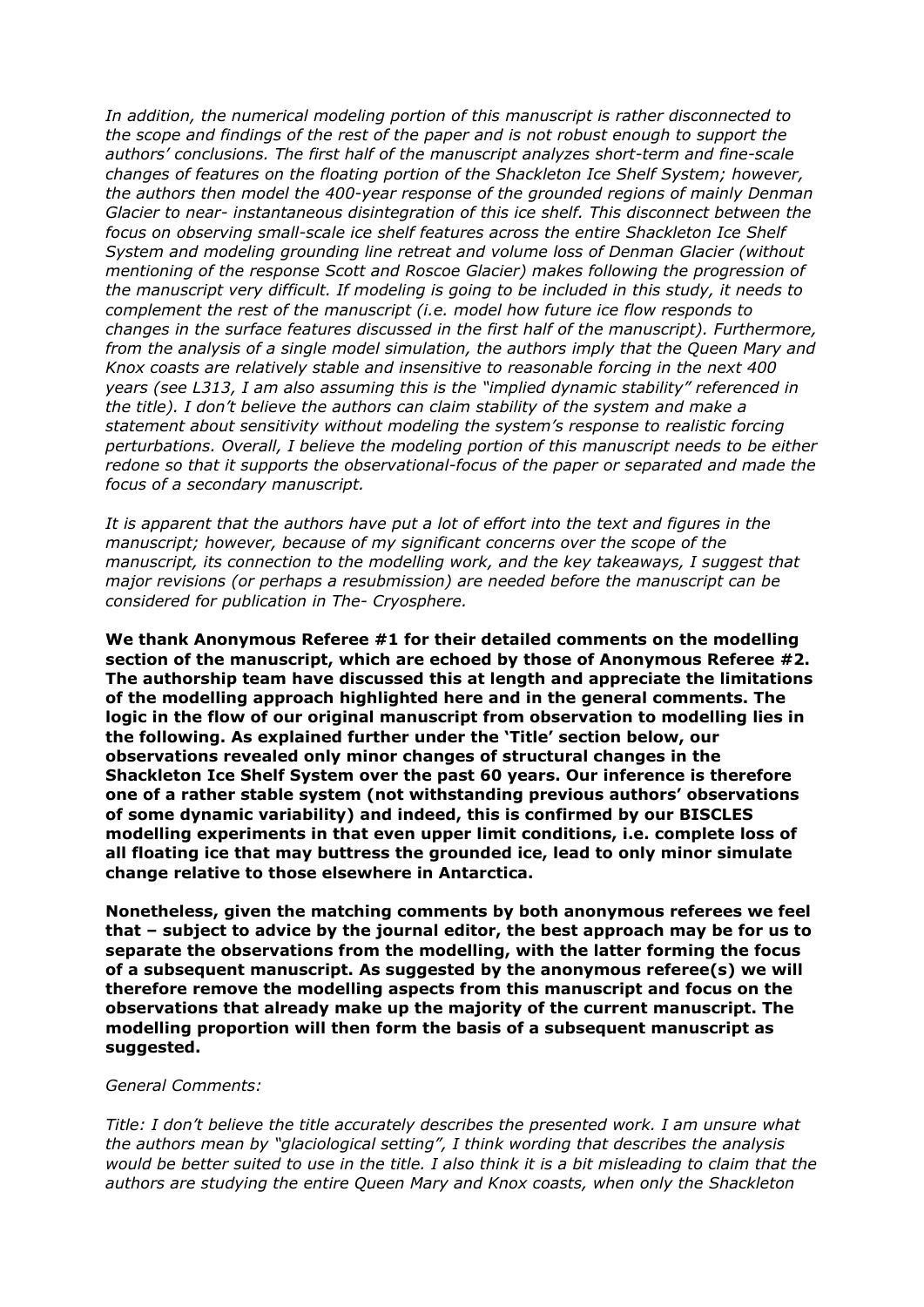*Ice Shelf system is analyzed. Lastly, I am not sure what the authors mean by "implied dynamic stability". Is this stability over the entire 60-year observational period (which would be inaccurate because grounding line retreat (~5 km, Barancato et al., 2020), floating and grounded ice accelerations (Miles et al., 2021; Rignot et al., 2019), and accelerated ice discharge (Rignot et al. 2019) have been observed over this timeframe), over the 400-year modeling period (which, as stated above, I do not think the authors can claim based on the results presented), or between 2018-2021 (following the ice velocity results)? It is difficult to suggest a new title right now because significant changes to the scope of the manuscript need to be made.*

**The inference of an 'implied stability' is based on our observations of little dynamic change over the past 60 years, as well as reduced modelled sensitivity to even extreme events such as complete removal of all floating ice. It is natural for systems such as the Shackleton Ice Shelf to show some dynamic variability although, as explained in the manuscript, our observations and modelling cannot confirm that the variabilities observed by previous work necessarily herald major future change. We recognise that the same time that field data are too sparse to make this conclusion with confidence and am therefore recommending that focused programs of field observation are urgently needed. Either way, we will reflect on the current title and revise it appropriately.**

Ice sheet model validation: As the manuscript presents one of the first regional ice sheet models to make future projections of the Shackleton Ice Shelf system, it is critical that it is properly described and validated. It is not enough to only show the mismatch of observed and modeled surface ice velocity in order to validate your ice sheet model, one also needs to know how the modeled and observed grounding line positions and ice discharge values compare. In the initial model solution, there are extensive grounded regions along Denman's ice tongue and floating pockets along Denman's grounded ice stream (figure 11) that are not seen in observations (Barancato et al. 2021; Morlighem et al., 2020). Such errors in the initialization of the model can propagate to the transient solutions, so it is critical to have a well-calibrated model that matches present day observations.

*The ice sheet model description section (L130-L177) is lacking details that would be needed to ensure that this modelling work reproducible. Some examples of missing methodological descriptions are as follows: which 2D stress balance approximation is used (e.g. SIA, SSA, a combination of both), do the ice stiffness and basal friction coefficient change in time, how is the grounding line tracked (e.g. sub-element parameterization), how is basal melt applied numerically to partially floating elements if using a sub-element grounding line parameterization (e.g. to the entire element, to only the floating part of the element), etc. These details are very important and should be included (perhaps it would be better to give a complete model description as a supplement or appendix). For examples of the types of information needed, one could refer to the ISMIP6 Antarctica publication (Seroussi et al. 2020) or this recent manuscript submitted to The-Cryosphere Discussions (Castleman et al. 2021).*

## **Agree and we will make this the focus of a separate manuscript.**

*Units of speed: When referencing speeds of both ice and rift/ice front propagation in the main text and figures, the authors switch between m/day and m/year (see lines 258 and line 270 for examples of each). For ice speed, the convention is m/year, so I think it would be best to abide by this convention so that your results can be easily compared to other values in the literature (change in both the text and in figures). Also, when referencing the unit "year", please stick to either "year" or "a", as both were used in the manuscript.*

## **May we clarify that m/year is commonly used when the temporal resolution of**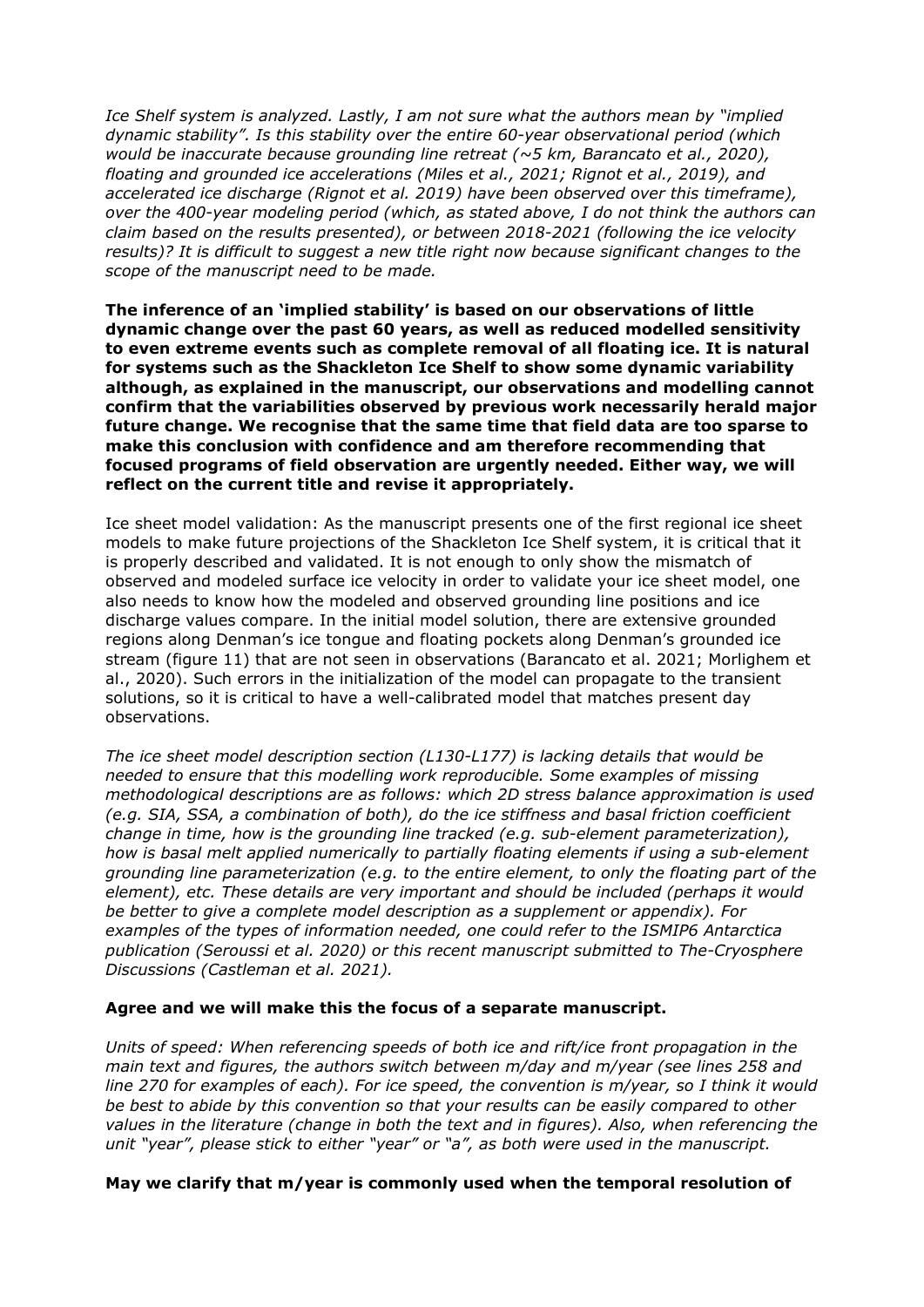**available data is greater than one year. For this reason, when describing the movement of structural features and ice frontal positions we have used the unit m/year to describe the longer-term trends as the measurements are based on data with annual or multi-annual temporal frequency. When describing the ice speed data from feature tracking, we have deliberately used the unit m/day because we are using much higher temporal resolution data. While we are happy to include annual trends for the data, ice speed does vary on much shorter timescales and by simply changing the ice speed data to m/year we would lose this valuable information.**

*Data availability statement: Please add a data availability statement at the end of the manuscript, as to abide by The-Cryosphere's data policy. All of the links in sections 2.1 and 2.2 should be moved to the data availability statement. In addition, a link to the BISICLES ice flow model, as well as links to all datasets used in the simulation, should be added to this statement if the modeling portion is to remain in the manuscript.*

## **We are happy to make this change.**

*Grammar: When reading through the manuscript, I noticed a fair amount of spelling and grammar mistakes (especially missing commas, which would help the readability of the text). I tried to point them out as I found them in the specific comments, but it is possible I missed a few!*

## **The whole authorship team will all check the manuscript thoroughly for spelling and grammatical errors.**

#### *Specific Comments:*

*L13-L38: In general, I think the abstract is a bit long and should be condensed. Below, I suggested a few sentences that can be removed and/or shortened.*

## **We are happy to make these the changes.**

*L15: change to ``. . . on understanding the controls driving Denman Glacier's dynamic evolution, although . . .''*

#### **We are happy to make these the changes.**

*L17: Shackleton Ice Shelf (use capitalization because it is a proper name)*

#### **We will make the change throughout the manuscript.**

*L22-L23: Remove "in response to coupled ocean and atmospheric forcing". Coupled* f*orcing suggests that your ice sheet model is coupled to an atmosphere and/or ocean model, which it is not.*

### **This section will be removed from the manuscript as outlined in the response to the general comments above.**

*L31: I make note of this later in the results section, but the authors should not use real years to describe the output of their modeling work because it is not a realistic simulation. Instead of saying "in the third century from now", it would be better to say "in approximately 300 years into the model simulation."*

## **This section will be removed from the manuscript as outlined in the response to the general comments above.**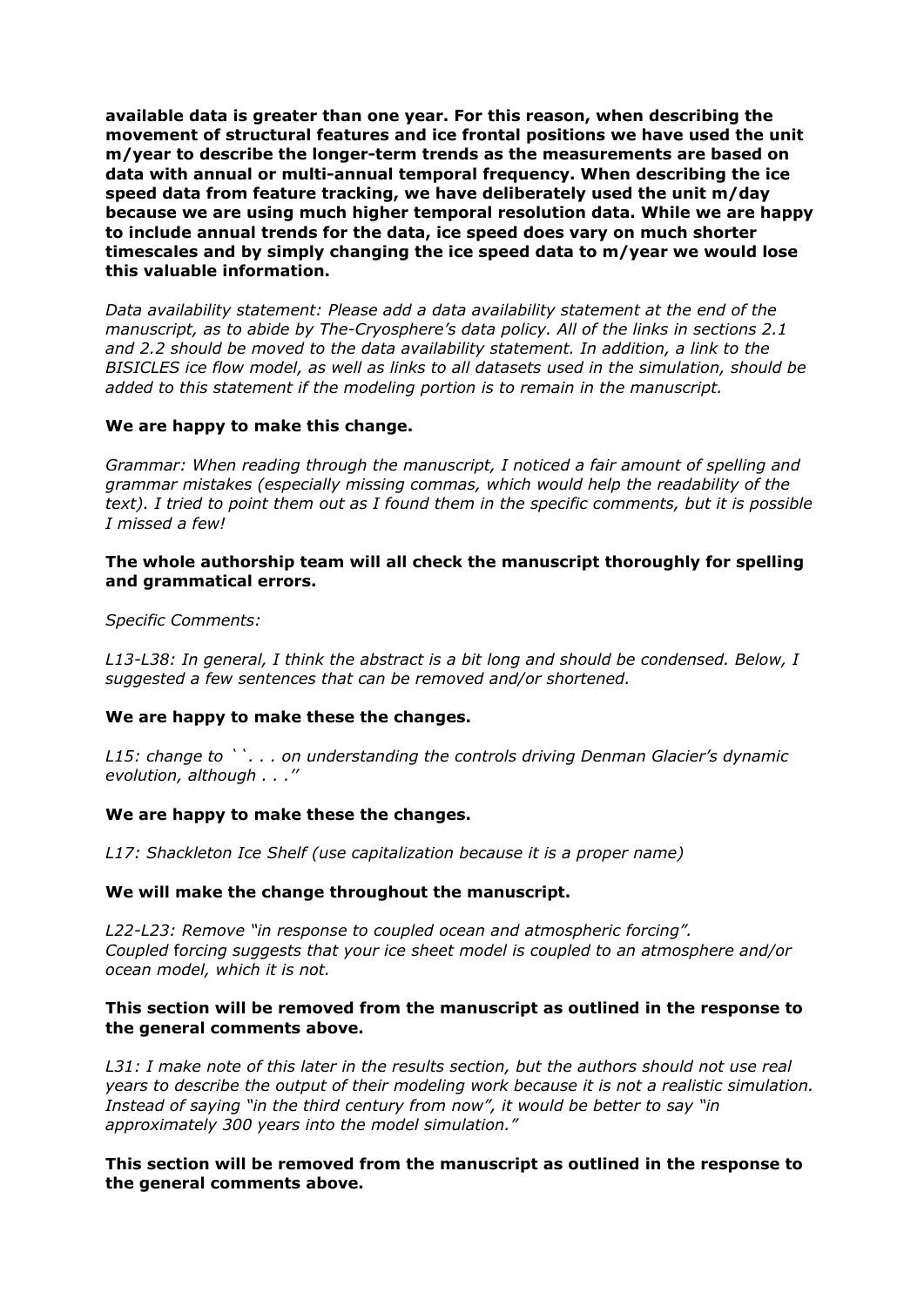*L31: Please check the computation of the 6 cm of sea level rise, I computed 40 Tt = 40000 Gt / 3600 [Gt/cm] = 11.11 cm sea level rise equivalent ice mass, but it is possible that my math is off! Is this the sea level contribution from just Denman Glacier, or from the entire model domain? I believe this is from the whole domain; however, in the previous sentence, you discuss the grounding line of Denman Glacier, so it is a bit confusing. Please specify.*

# **This section will be removed from the manuscript as outlined above.**

*L32: I would hesitate to say that 6 cm of global sea level rise equivalent ice volume loss is "small" in comparison to other areas of East Antarctica. First, I don't believe there are any published studies that have run regional transient simulation of the EAIS through 2400, so we cannot compare. Also, 6 cm is on the upper limit of the ISMIP6 projected contribution of the entire Antarctic Ice Sheet to global sea levels by 2100, so this contribution from a single EAIS glacier by 2400 must be fairly significant.*

# **This section will be removed from the manuscript as outlined above.**

*L32-L34: The sentence "it is clear . . . Shackleton system" can be removed.*

# **We are happy to remove the sentence.**

*L34: Here you conclude that there is potential vulnerability of the system to accelerating retreat, but further along in the manuscript (L313), you say that the modeled domain is relatively stable and insensitive to reasonable forcing in the next 400 years. These statements conflict and left me confused about the message of the manuscript. Perhaps it would be more consistent with the rest of the manuscript to say that these data are needed to improve model initialization and validation.*

## **We agree and will alter the manuscript to reflect the main point that we don't know enough about the system to be able to accurately model potential vulnerabilities.**

*L34: Insert comma after "accelerating retreat".*

## **Happy to make the change.**

*L41-L44: These first two sentences can be combined and condensed, which I think would be a bit easier on the reader. Perhaps something like: "It has long been perceived that the East Antarctic Ice Sheet is the stable sector of Antarctica (citations); however, it has now emerged that the Aurora and Wilkes subglacial basins of the EAIS have been contributing to sea level rise since at least the 1980s, with Aurora contributing 1.9 mm and Wilkes contributing 0.6 mm (citations)."*

# **We agree that the change increases the clarity and are happy to make the change.**

*L45: Insert comma after "WAIS"*

## **Happy to make the change.**

*L45 and L47: You are referencing both BedMachine Antarctica (Morlighem et al., 2020) and Bedmap2 (Fretwell et al., 2013) for your values of sea level potential. As BedMachine is the most up-to-date dataset, I would stick to just using the BedMachine citation throughout the manuscript (unless of course you are using the BedMap2 dataset in the paper).*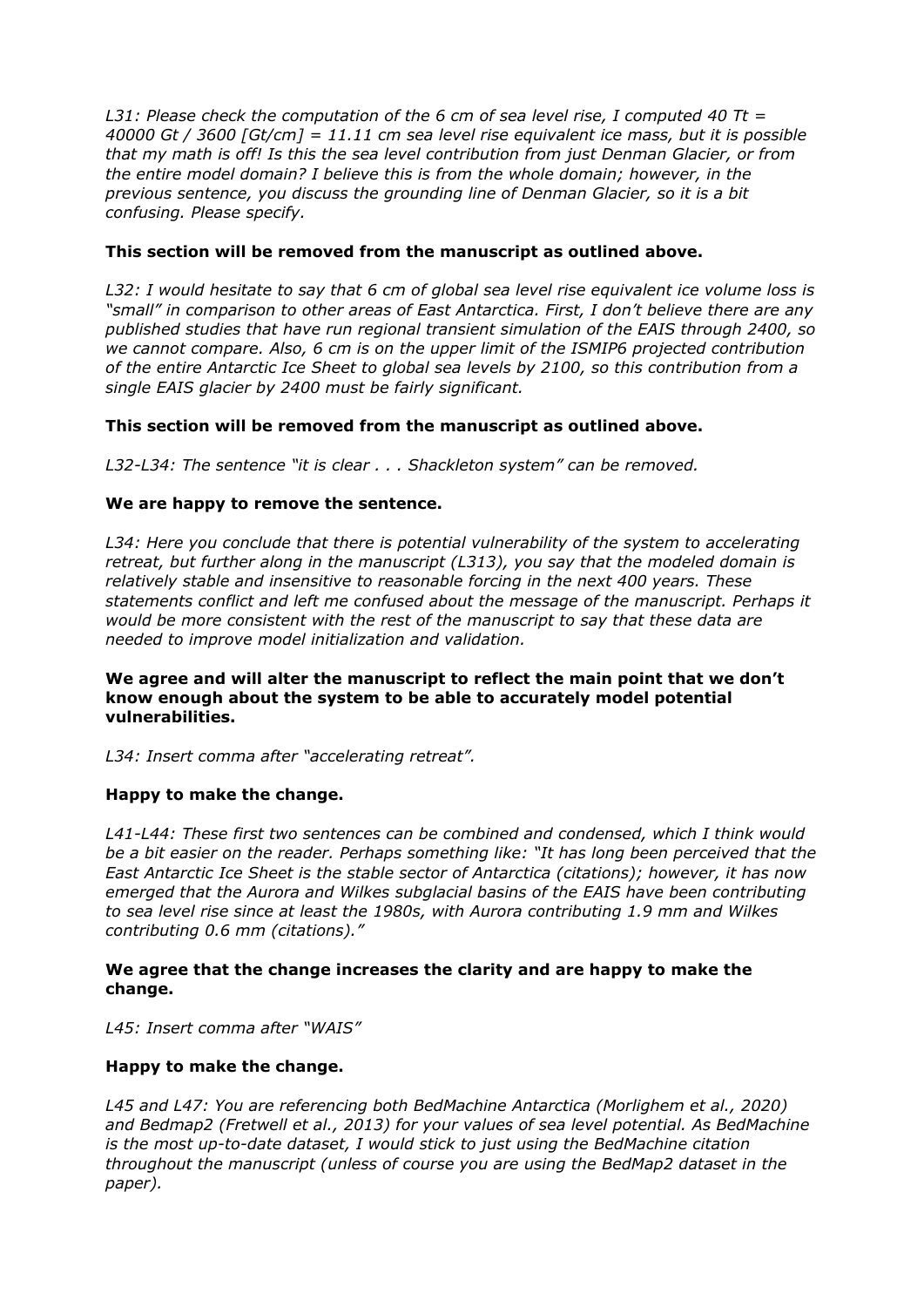# **Bedmap2 was used in the first draft of the manuscript in the current version we updated to BedMachine. The inclusion was an oversight, and we will remove the Fretwell reference.**

*L52: Change "it is supplied by . . ." to "Major outlet glaciers drain into this ice shelf system, including Denman, Scott, Northcliffe, Roscoe, and Apfel Glaciers."*

# **Happy to make the change.**

*L57: Cite Morlighem et al. (2020) instead of Rignot et al. (2019), as the BedMachine publication lists the most updated inventories of glacial ice volume.*

# **Happy to make the change.**

*L65: Change "just above" to "just upstream of"*

# **Happy to make the change.**

*L73: Adusumilli et al. (2020) show melt rates peaking at approximately 120 m/yr along Denman Glacier's deep grounding zone. Please check the value reported in your manuscript (6 m/yr), I think this might be a typo.*

**The value > 6 m/yr was identified from Figure 1 in Adusumilli et al. (2020) as there is no mention of Denman Glacier in the manuscript or supplementary materials. Shackleton Ice Shelf is listed in Table 1 of the supplementary materials with a basal melt rate of 1.8 ± 1.9 m/yr for 1994-2018. Since the manuscript was submitted we have identified an additional reference, Liang et al. (2021), who estimate melt rates exceed 50 m/yr near the Denman Glacier grounding line for 2010-2018 and we will update the manuscript to include this reference.**

**Liang, Q., Zhou, C., and Zheng, L.: Mapping Basal Melt Under the Shackleton Ice Shelf, East Antarctica, From CryoSat-2 Radar Altimetry, IEEE Journal of Selected Topics in Applied Earth Observations and Remote Sensing, 14, 5091-5099, 10.1109/JSTARS.2021.3077359, 2021.**

*L82-L85: Please remove "A satisfactory explanation . . . with the nearby Totten Glacier." I think this interrupts the flow of the introduction and does not serve the rest of the paper, as the focus is not to determine where the high melt rates are being forced from.*

## **Happy to make the change.**

*L92: What does it mean to put previously observed dynamic changes in the Shackleton system into the wider regional context of the Queen Mary and Knox coasts? The observational and modelling components of this study do not investigate changes beyond the Shackleton Ice Shelf System, so I think that claiming to frame the regional context of the entire Queen Mary and Knox coasts is a bit misleading. As stated above, I think the really exciting science presented here is the extension of the observational record to other sectors of the Shackleton Ice Shelf and to 2021. So I think this sentence should reflect that.*

## **We agree and are happy to make the change.**

*L95: I do not think we are testing the sensitivity of the domain, as this would require further model runs (such as a control simulation and variance of the ocean forcing).*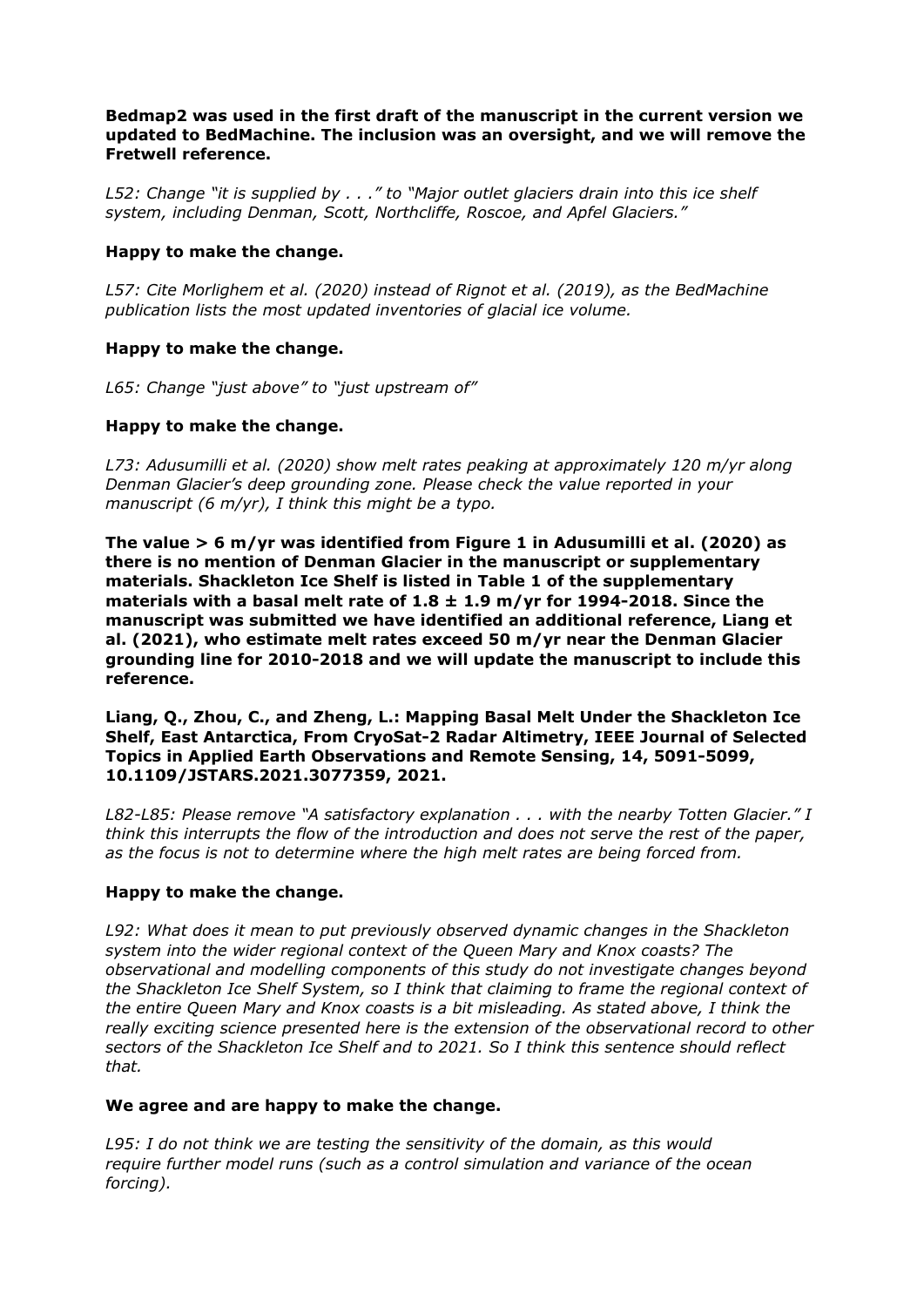# **We remove this sentence from the manuscript as the modelling will be the focus of a separate manuscript as discussed in detail above.**

*L96: Remove "in response to coupled ocean and atmospheric forcing"*

## **We are happy to remove this sentence from the manuscript.**

*L101-L120: Remove links in the main manuscript and add them into a proper data availability statement at the end of the manuscript (see general comments).*

## **We are happy to this change to the manuscript.**

*L107: The "th" on 10th should be a super-script.*

### **Happy to make the change.**

*L111: change ";" to ":"*

## **Happy to make the change.**

*L100 and L112: I think the sentences would read better if you did not use the parentheses at the end of the sentence. For instance, L100 would read as: " . . . using standard GIS techniques following the methodology of Glasser et al. (2009)." The multiple sets of parentheses is confusing for the reader.*

### **Happy to make the change.**

*L120: Insert comma between "methods" and "feature tracking"*

## **Happy to make the change.**

*L121: "We use image . . ." Use present tense*

## **Happy to make the change.**

*L124: " . . . and the quality of the velocity map is maximized"*

## **Happy to make the change.**

*L126: Change "allowed" to "allows"*

## **Happy to make the change.**

*L146: Change "horizontal rate of strain tensor" to "horizontal strain rate tensor"*

#### *This section will all be removed from the manuscript as outlined above.*

*L151: Change "rate-strain" to "strain-rate"*

#### *This section will all be removed from the manuscript as outlined above.*

*L163: Please give references to previous BISICLES studies that have used this initialization method.*

#### *This section will all be removed from the manuscript as outlined above.*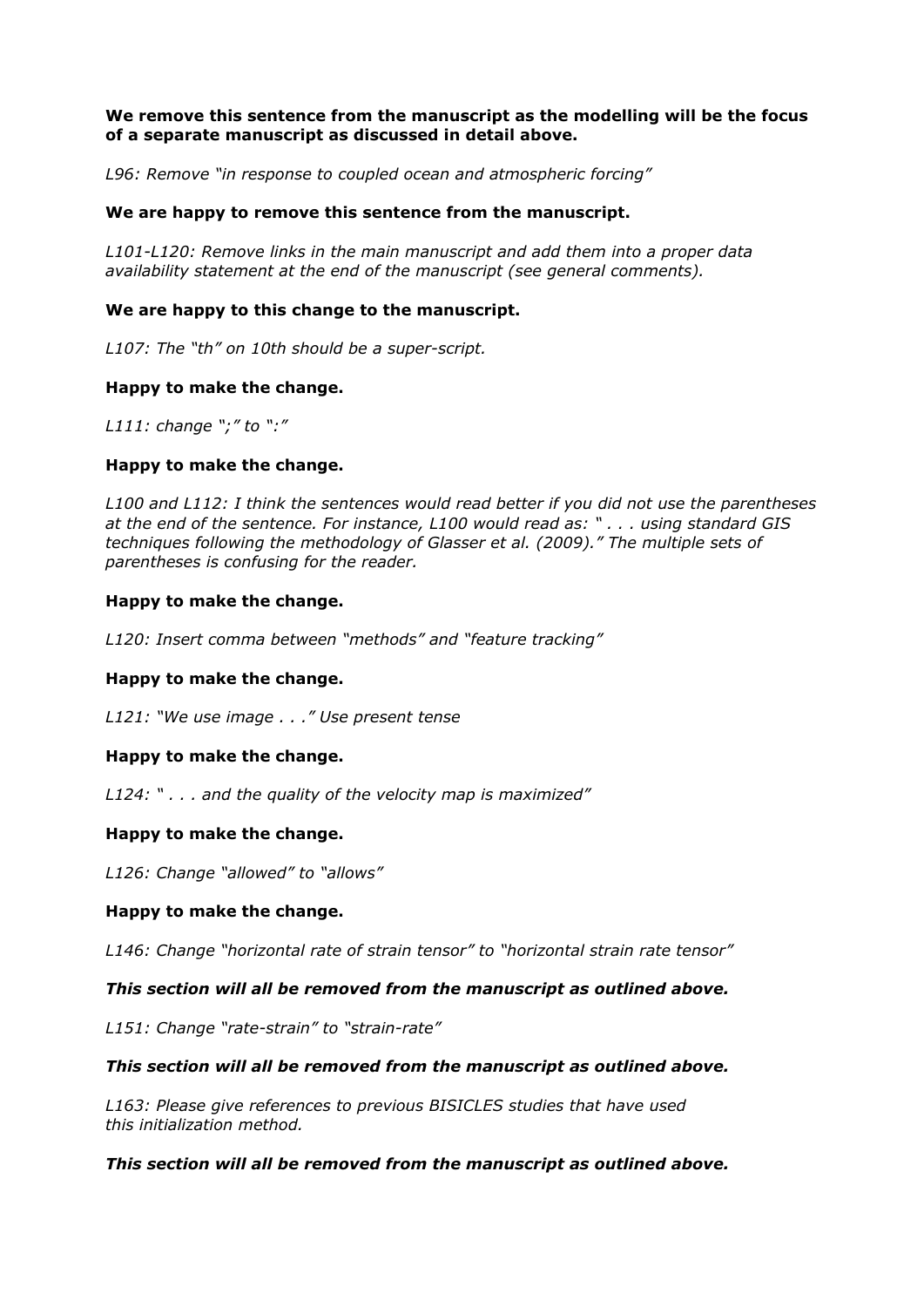*L173: Change to "The single future simulation follows the methodology of Matin et al. (2019)."*

## *This section will all be removed from the manuscript as outlined above.*

*L174: "Under" should be lowercase*

### *This section will all be removed from the manuscript as outlined above.*

*L174: I had assumed that the melt rate was 1000 m/yr across all floating ice, but here you say that the melt rate reaches 1000 m/yr in places. How is the basal melt rate computed? Does the melt rate vary in space and/or with the geometry of the ice shelf?*

### **This section will all be removed from the manuscript as outlined above.**

*L195: These rift-systems along the Shackleton Ice Shelf are really fascinating! It is so interesting that the two rift-systems have almost identical shapes (with system-1 being larger than that of system-2).*

### **Yes indeed, we completely agree.**

*L213: Cite figure 1b here, it shows the high concentration of surface features on the Denman Ice Tongue very well.*

### **Happy to make the change.**

*L218: Should this first sentence be citing figure 5 (figure 6 shows the rift on the Shackleton-Roscoe shear margin)?*

## **Yes, this first sentence should reference figure 5, we thank Anonymous Referee #1 for noticing the mistake and will correct it and check all figure references thoroughly to make sure they are correct.**

*L222: I am having trouble figuring out which rift you are describing in this line (the one on the western side of Scott Glacier). Since you are highlighting this particular rift, it would be helpful to highlight it or point it out in figure 5c if possible (perhaps an arrow or pointer next to it so that it is easily identifiable by the reader).*

**We agree that it is difficult to distinguish between the different rifts discussed in this paragraph and will ensure that they are all clearly labelled in figure 5c to allow distinction.**

*L229: Replace "some changes" with wording that is a bit more definitive.*

**The whole sentence currently reads 'Across the whole system there are some changes in the shear margins between the various inlet glaciers and the main body of 230 the Shackleton Ice Shelf.' We will change the sentence to read** 

## **'We observe changes of different magnitude in all of the shear margins of the Shackleton Ice Shelf System over the period of observation.'**

*L244: Why did you decide to compute the velocity difference between one year (2019- 2020)? It seems like this would not give very interesting results because that is not enough time to for the system to respond to a forcing perturbation (aside from the northern point of Scott Glacier's floating extension, which looks like perhaps it is undergoing a calving event).*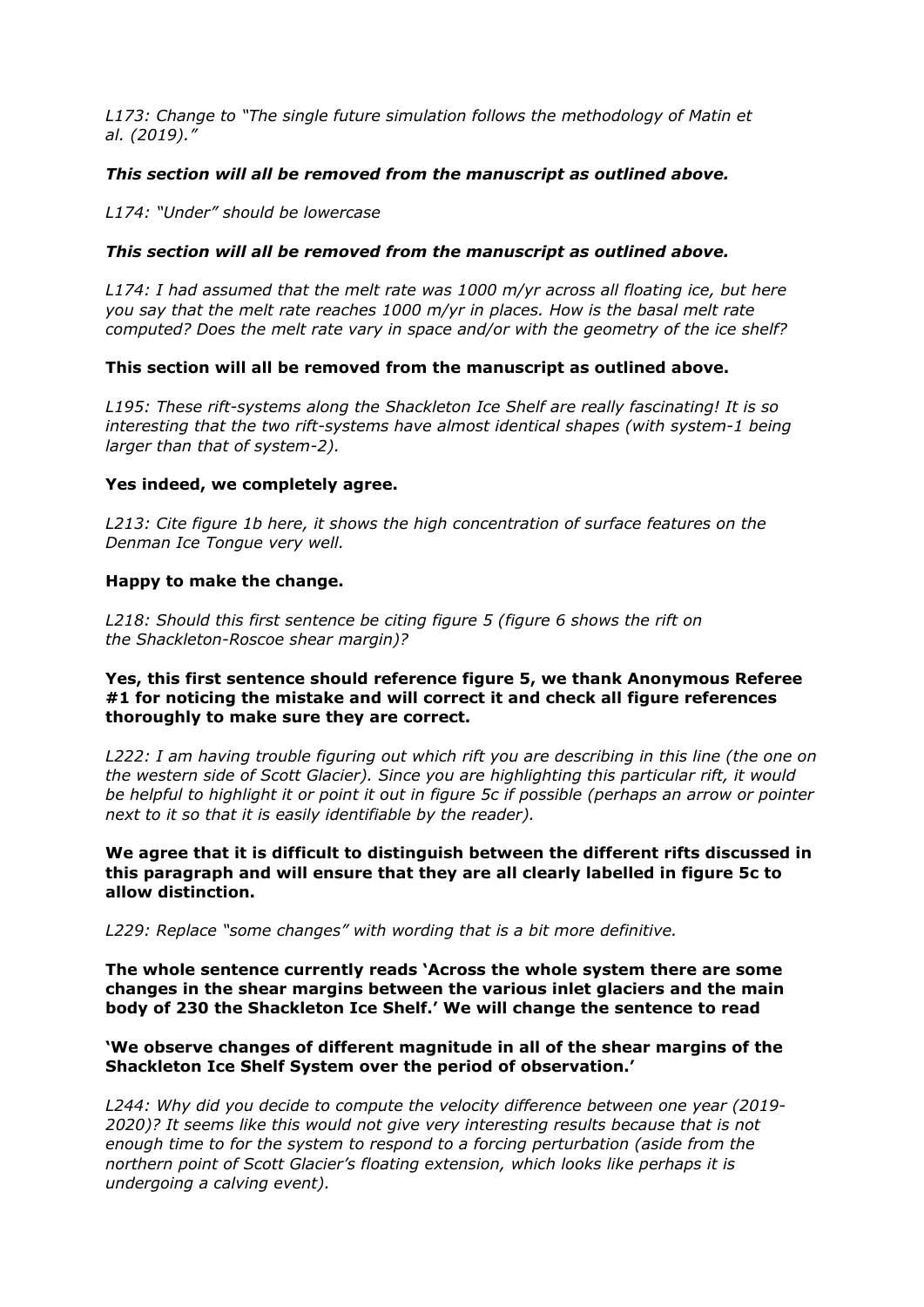**We report the difference in ice speed between 2019-2020 because in this paragraph we are focusing on the most recent changes that have not previously been reported. We think Anonymous Referee #1 is referring to a perturbation to the flow of ice by, e.g. atmospheric or ocean forcing, or a calving event which are unlikely to show much change on the timescale of one year. We acknowledge that this is different in Greenland where there are strong year on year and even seasonal changes in response to transient ocean warming/cooling. Figure 9 provides the recent higher resolution data in the context of longer-term changes, and we will amend the text to clarify that we are only looking at the most recent changes in this paragraph. Recent changes are discussed in the context of longerterm ice speed variability (shown in Figure 9) in the subsequent paragraph (L249-260).**

*L254: Change m/day to m day^{-1} to be consistent with the rest of the paper (ultimately should be m year^{-1}, see general comments)*

## **We apologise for the inconsistency in unit form and will check the manuscript carefully to maintain m day-1 and m year-1 .**

*L255: "Speeds ~ 10 km either side of the grounding line . . ." confuses me a bit. This sentence makes it sound like you are talking about grounded ice as well (since 10 km on either side of the grounding line would extend 10 km upstream into grounded ice), but I believe you are talking about points 10 and 11 in figure 8a. Perhaps it would be better to say "Speeds up to \_\_ km downstream of the grounding line show . . ." . I also think it would be helpful to reference the specific points in figure 8a that you are discussing (e.g. in L258, "close to the ice front (point 13 in fig. 8a)"). L265: The format of ((b) in Fig. 10)(Furst et al., 2015) is a bit crowded. Instead of using double parentheses, change to (label-b in Fig. 10, Furst et al., 2015). Same with L266 and L267.*

**We agree that the statement is confusing as point number 10 is approximately located on the grounding line (as identified from Measures data). We will change the sentence to read 'There is no observable change in speed >10 km downstream of the grounding line of Scott Glacier (points 10 and 11 in Fig. 8a).'**

*L267: Change "rise in the ocean floor" to "local topographic high in ocean bathymetry".*

## **Happy to make the change.**

*L269-L283: When describing the model results, I would stray away from using actual years (e.g. ". . . of Denman Glacier occurs after 2150 . . ."), as you are modeling with unrealistic forcing. Instead, I would change this to something like ". . . of Denman Glacier occurs 150 years into the model simulation . . .".*

## **This section will be removed from the manuscript as outlined above.**

*L276: The dynamic response of the system seems pretty significant, as Denman Glacier retreats more than 100 km upstream and Denman and Scott Glaciers end up connecting around a topographic high.*

#### **This section will be removed from the manuscript as outlined above.**

*L285: This first sentence of the discussion section contradicts existing literature (e.g. Barancato et al. 2020; Miles et al. 2021), which have cited patterns of grounding line retreat and ice velocity change that appear to be ocean induced since the 1970s or so. This study only looked at changes in surface features through the 60 year observational period and velocity changes over the past ~15 years; however, it seems that changes*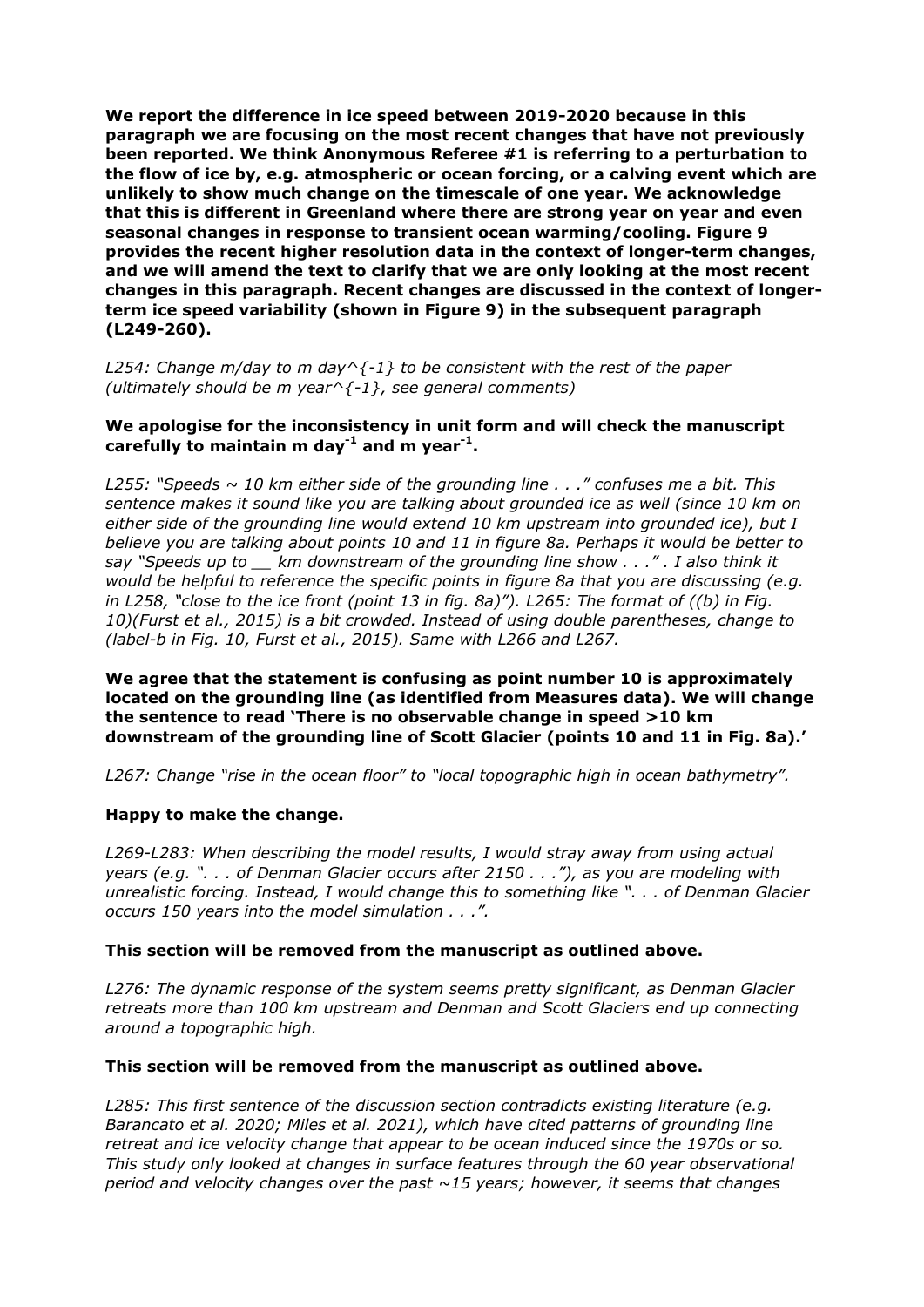*outside of those presented in this paper are occurring over those timescales. As such, I don't think the authors can claim, based on the presented manuscript, that the Queen Mary and Knox coasts have not changed significantly in the last 60 years.*

**Our own reconstructions of longer-term ice flow velocity change (Luckman, unpublished data) very much match those reported previously, e.g. in Miles et al. (2021). We refrained from repeating these matching observations here but perhaps should provide them as a wider framework to place our more recent inferences of (no substantial) ice flow velocity within. Pre-2000 data points are sparse and as we emphasize later in this paragraph (lines 291-292): "An increase in ice flow speed was observed just upstream of the Denman Glacier groundling line between 1972-4 and 1989 and, to a lesser extent, through to 2008 (Miles et al., 2021, their Fig. 3c). Variability in ice flow speed then became insignificant through to 2016-17 (Miles et al., 2021, their Fig. 3c), a pattern that has continued since (Fig. 8b, 9b) and accordingly we cannot identify any related change in the structure of the system (Fig. 3)". Whilst an increase in ice flow speed of the Denman Glacier clearly occurred between the 1970s and 2017 detailed examination of the timing of this change (as matched by our own feature-tracking based inferences) reveals that almost all of it happened sometime between 1972 and 1989, with very little change since. We will review this aspect of the manuscript and make appropriate revisions, including additional (own) ice flow velocity data as maybe required.**

*L291: change "groundling" to "grounding"*

# **Thank you pointing the mistake out, happy to make the change.**

*L310-315: I don't think the authors can make this claim based on a single transient model run of the Denman/Shackleton system. The Denman Glacier grounding line is currently retreating under present day forcing conditions (Barancato et al. 2020) and this retreat could be susceptible to the marine ice sheet instability, as the bed upstream of the current grounding line position is retrograde. Your model results show > 100 km of grounding line retreat by 2310 over Denman Glacier, which is significant. However, you did not test the response of the system to realistic forcing over the same timeframe, so we cannot make a statement on the sensitivity of the system. Lastly, the Aurora and Wilkes subglacial basins are not included in the model domain, so this last statement is a speculative conclusion rather than one based on your modeling results and should not be included in the manuscript.*

## **This section will be removed from the manuscript as outlined above.**

*L317-L319: It is a great addition to include model limitations in the discussion section; however, unless you are running a thermal model, I do not believe that the geothermal heat flux is used by the ice sheet model. In addition, the ocean conditions and bathymetry will not impact your model run because you assume near-instantaneous disintegration of the floating ice shelf. In the modeling results that you presented, I would expect the results to be primarily impacted by mesh resolution (I am assuming you are not using adaptive mesh refinement, so as the grounding line retreats upstream, the size of the elements will most likely become larger), poorly constrained basal friction and ice stiffness parameters that do not change in time, use of a 2D stress balance approximation instead of a higher order model, etc. It would be helpful to the reader to know exactly how the limitations you listed impact your model (e.g. poorly constrained basal hydrology leads to a poorly constrained basal friction parameter, ice properties impact the ice stiffness parameter, etc.).*

## **This section will be removed from the manuscript as outlined above.**